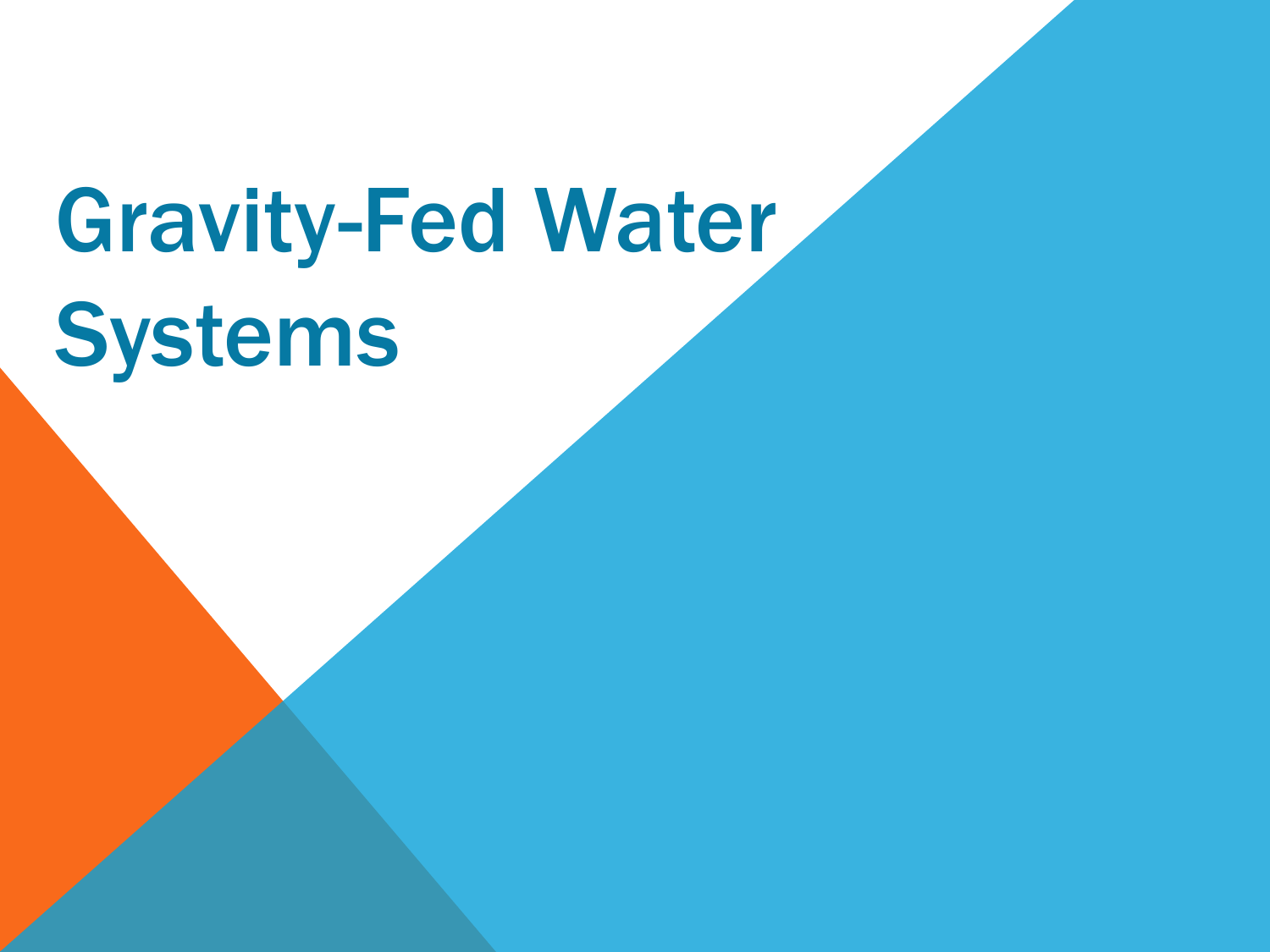In the developing world, more than 784 million people do not have access to *clean drinking water.*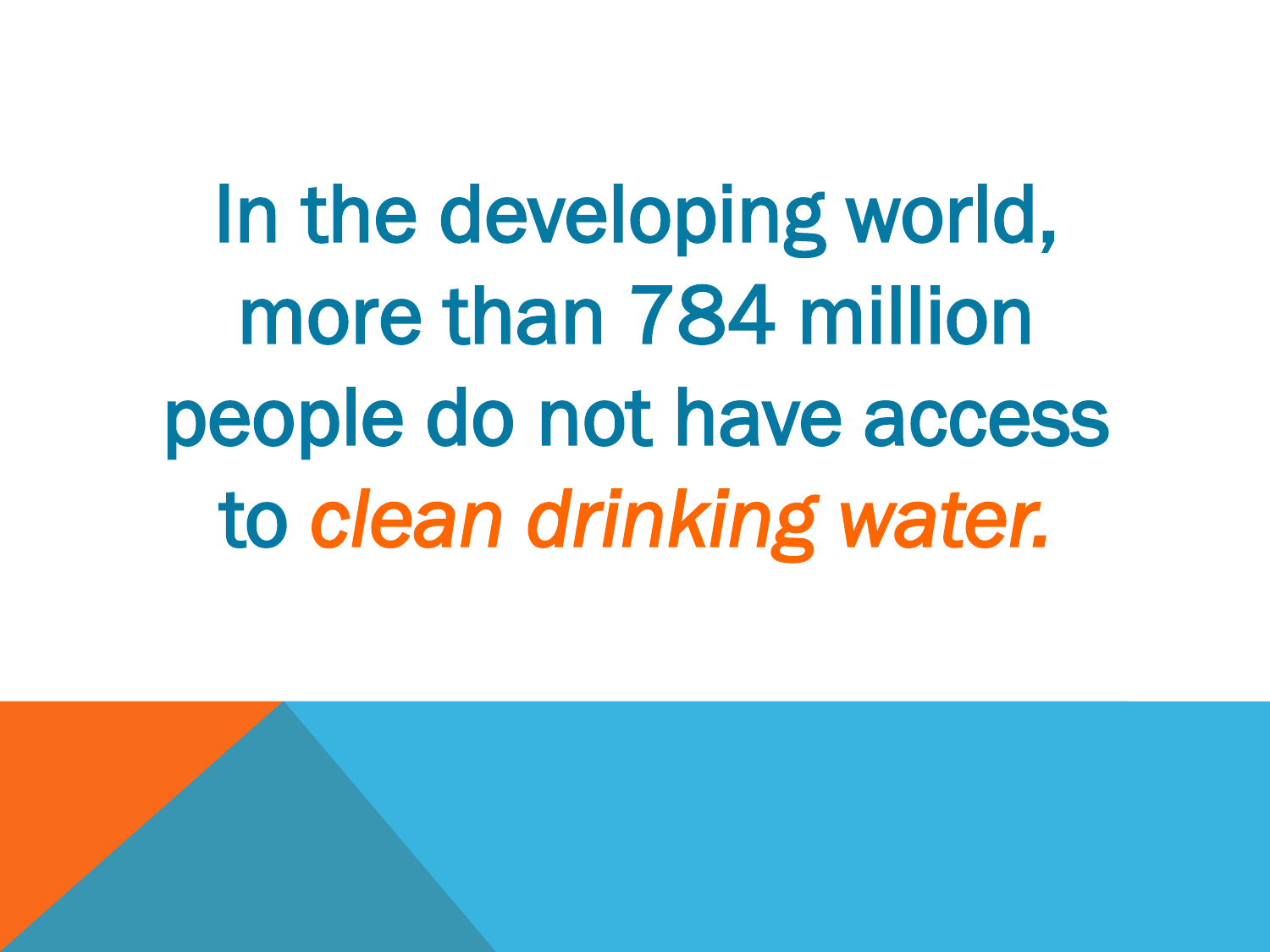This causes over 5,000 deaths per day, and *billions* of dollars in *medical bills* and *loss in economic productivity.*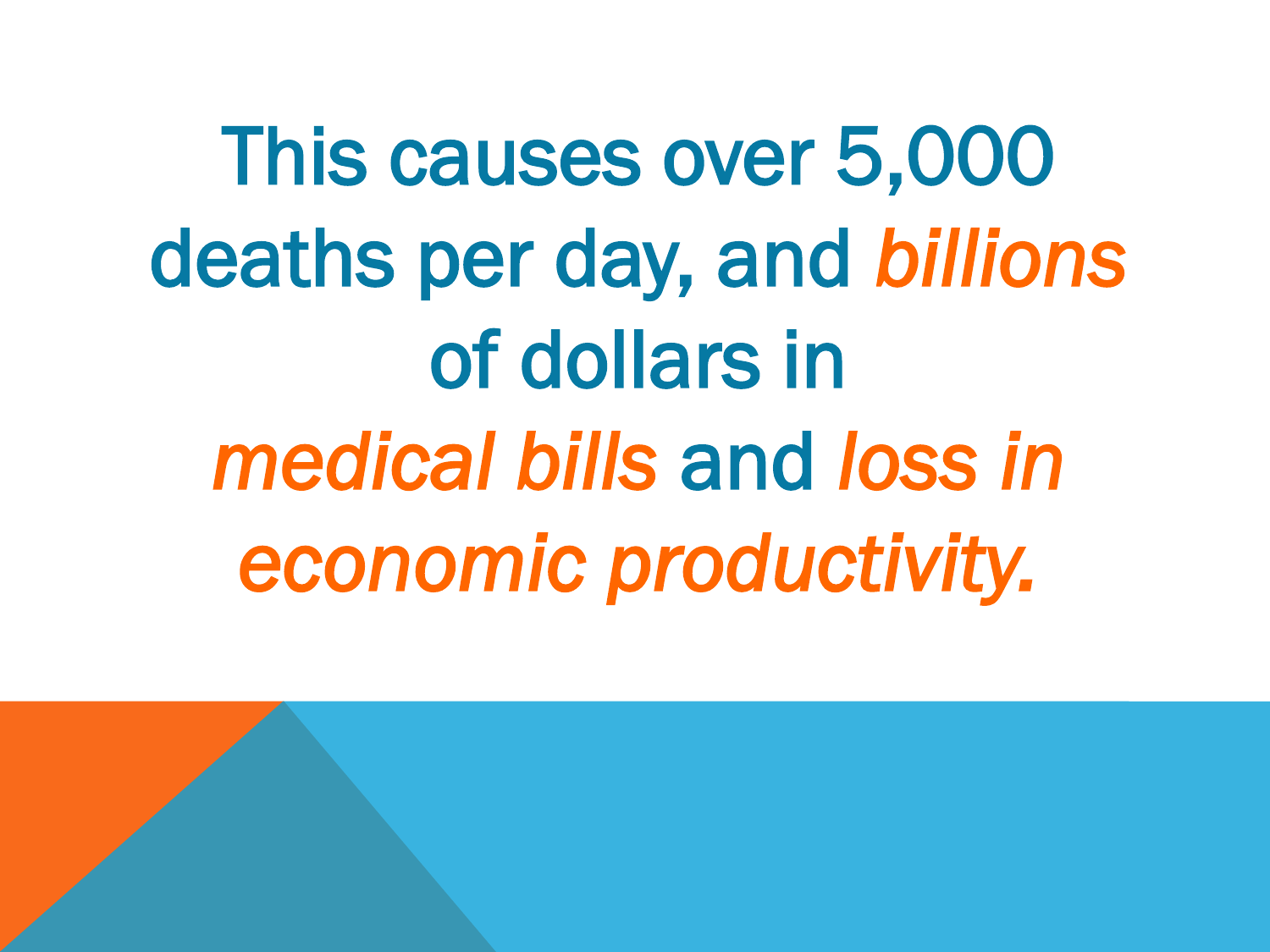## What do you think is the cause of *waterborne disease?*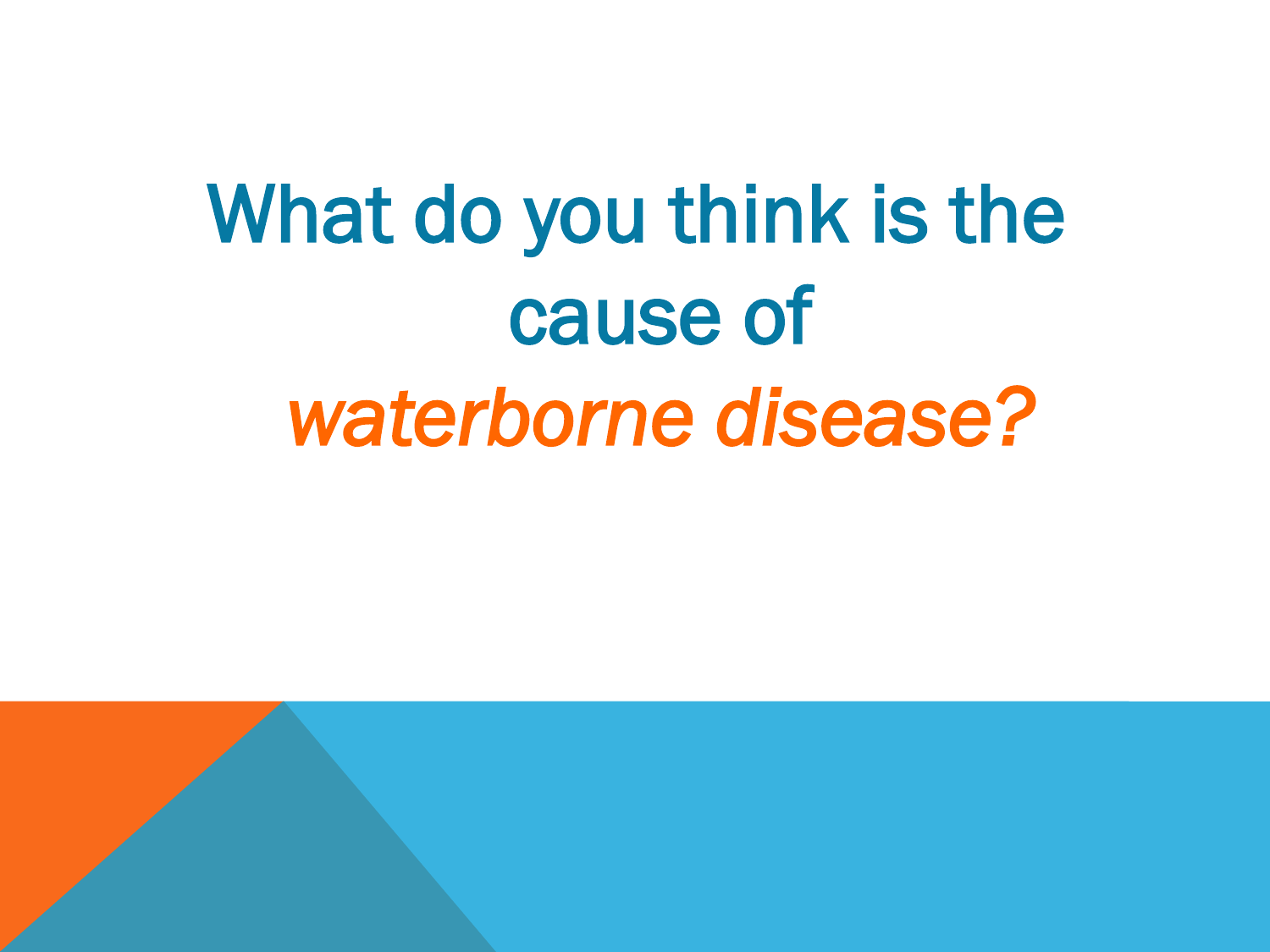# Answer: chemical and biological pollutants in *untreated water.*

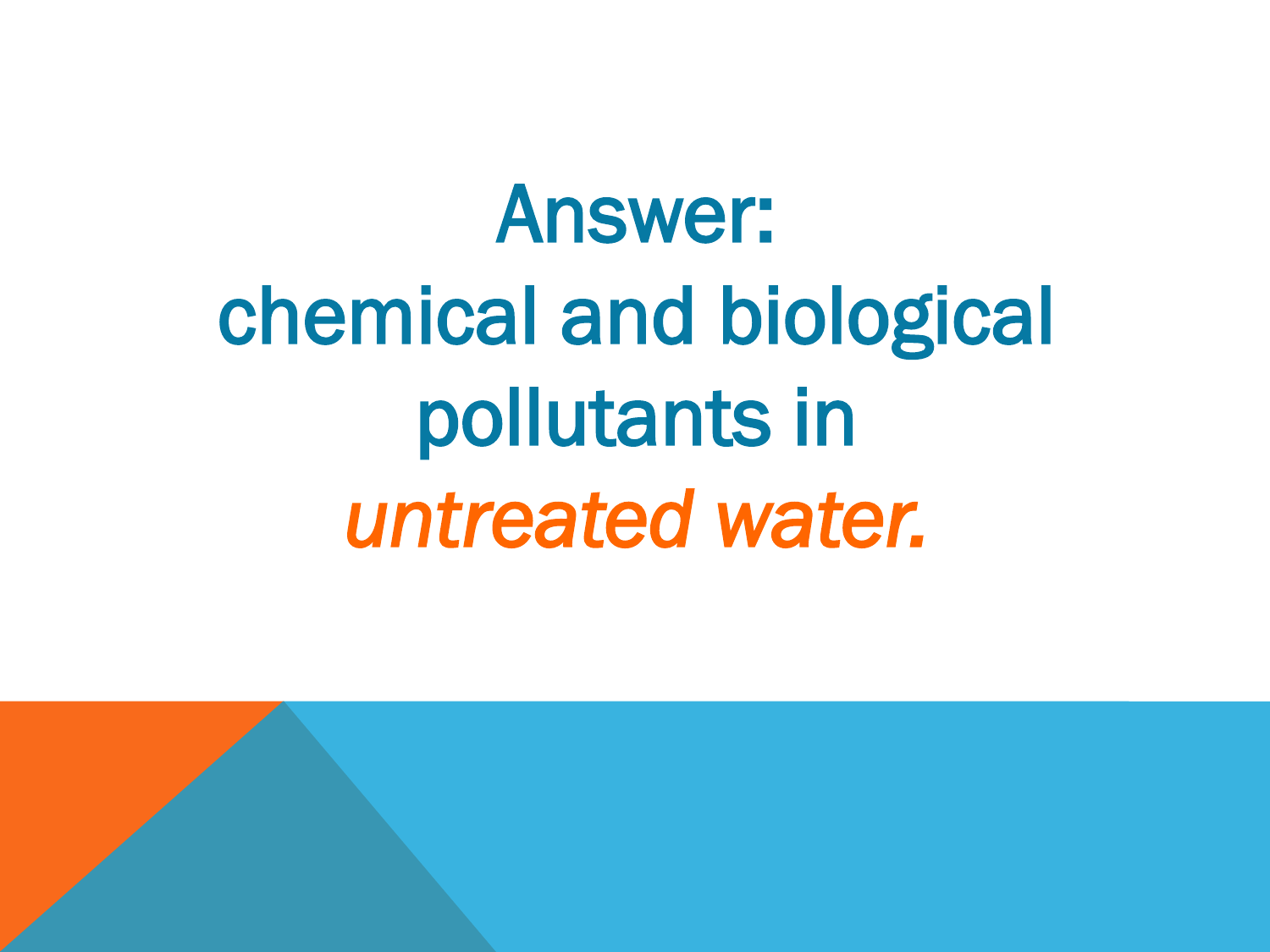### Top Five Chemical Pollutants

- 1. Mercury pollution from gold mining (3.5 million people)
- 2. Lead pollution from industrial parks (nearly 3 million)
- 3. Pesticides from agriculture (more than 2.2. million)
- 4. Lead smelting (just under 2 million)
- 5. Chromium pollution from leather tanning (more than 1.8 million)



http://xoomatexas.com/articles/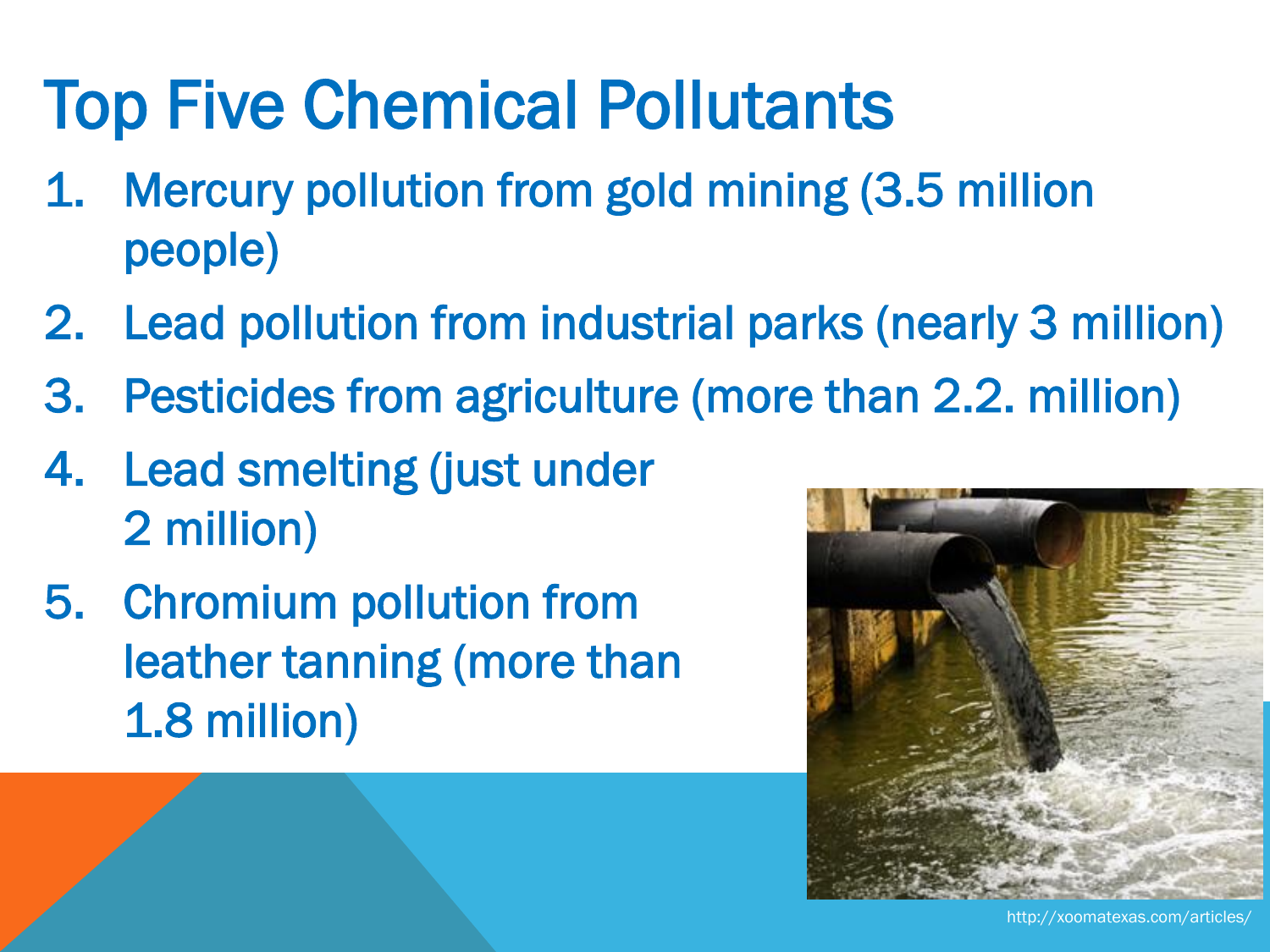## What is a Biological Pollutant?

### Human Fecal Matter (aka poop)!

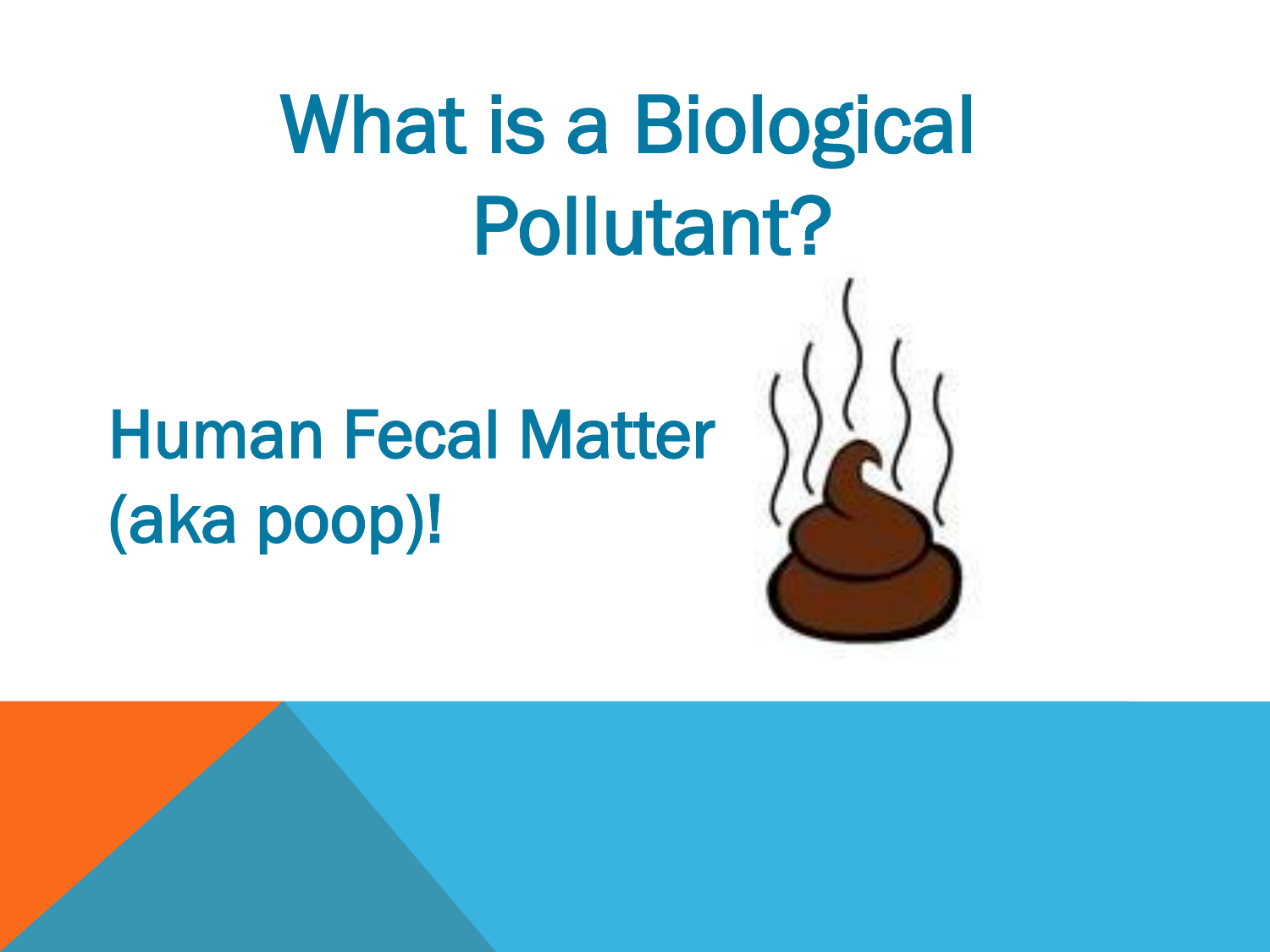### Parasite

An organism (microscopic and macroscopic) that lives on a persons' nutrients. In the case of waterborne illness, common parasites are Round worm (below), Hook Worm (below), Guinea Worm, Cryptosporidiosis, and Giardiasis.



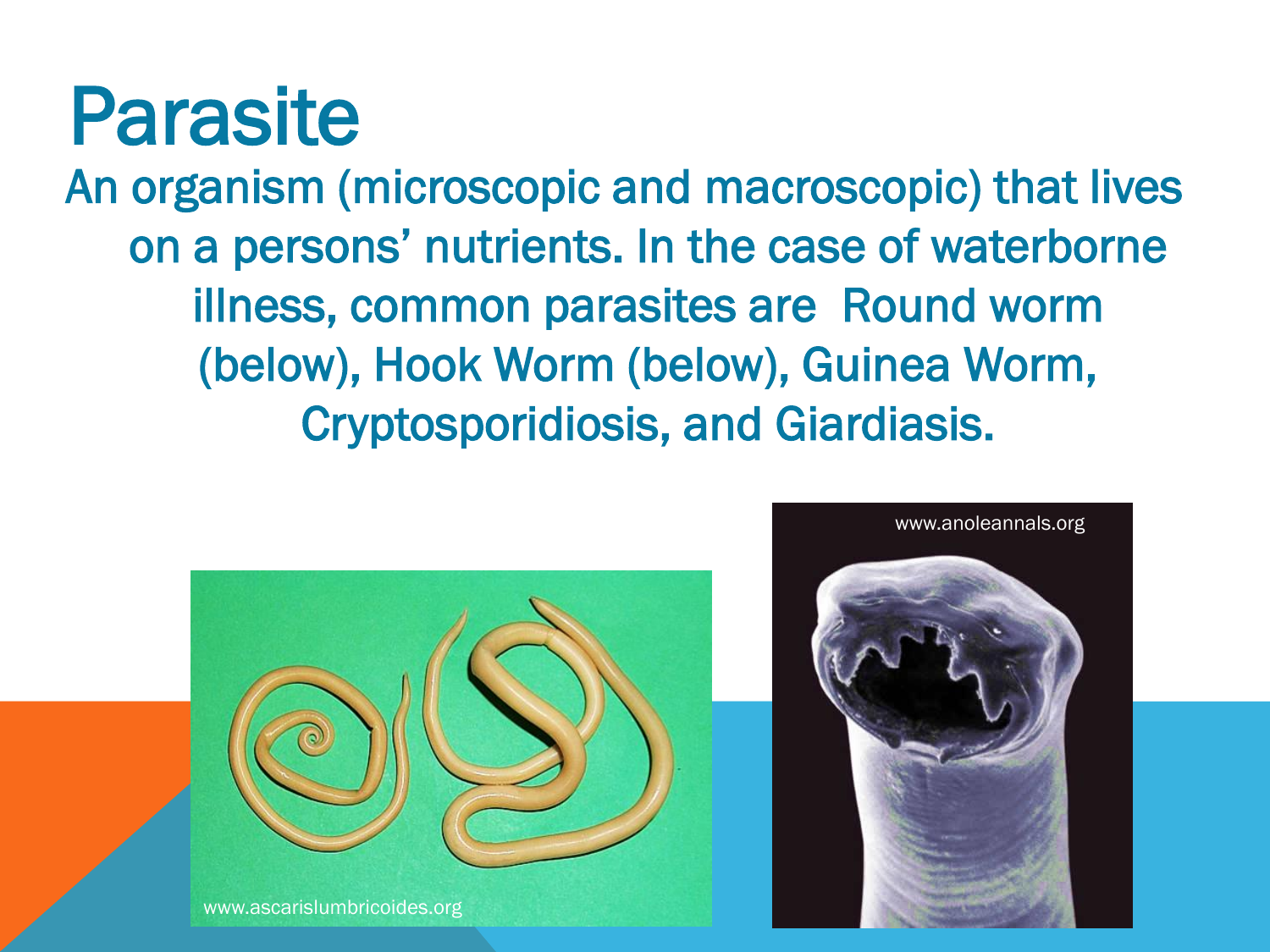### Bacteria

Microscopic single-celled organism that can either be highly infectious, or beneficial to the human body. In the case of waterborne illness, a harmful virus is E-coli (below).

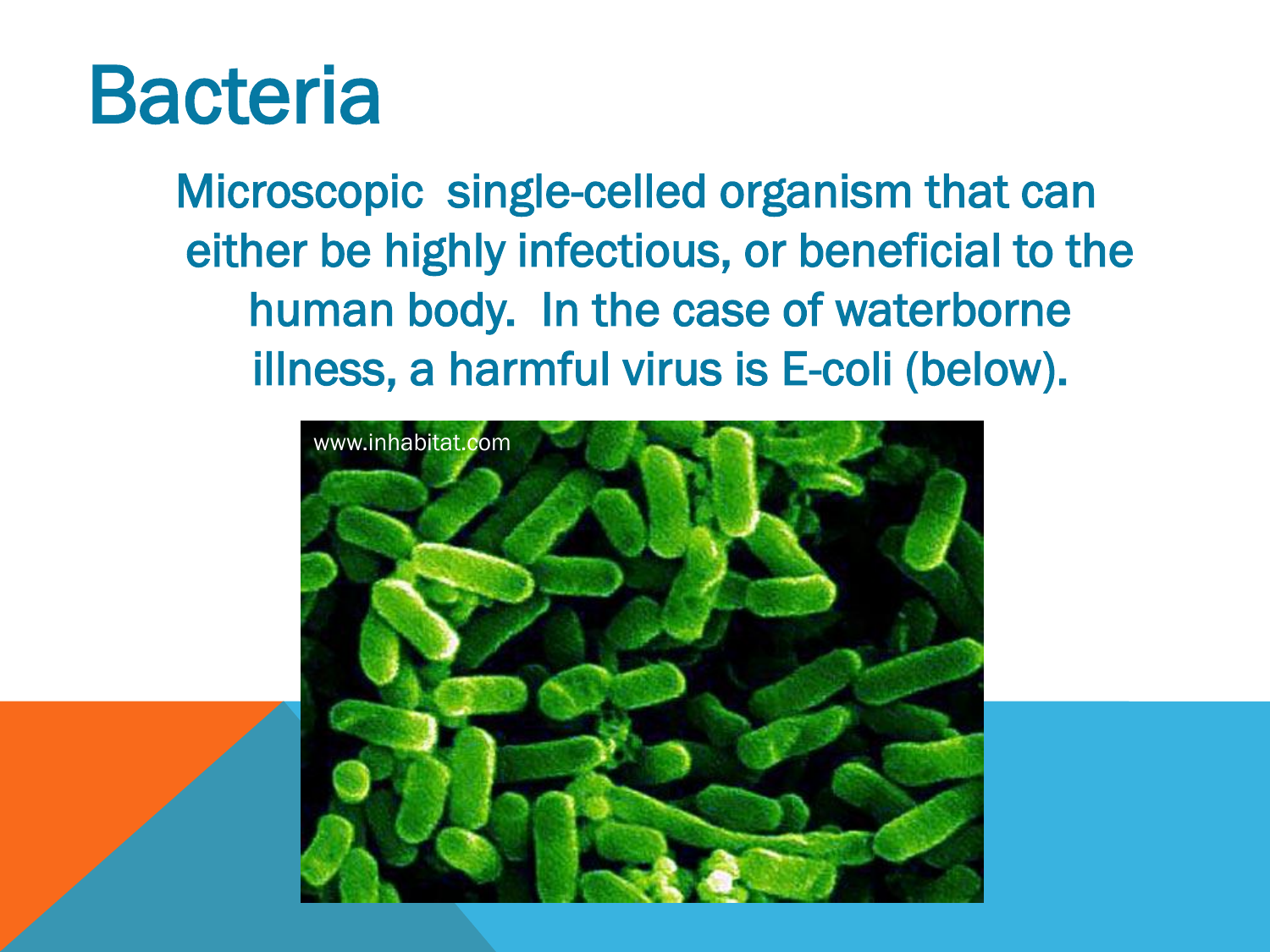

 A very small organism that causes a disease to spread throughout the body. An example of a virus is Rotovirus (the stomach flu), or influenza.

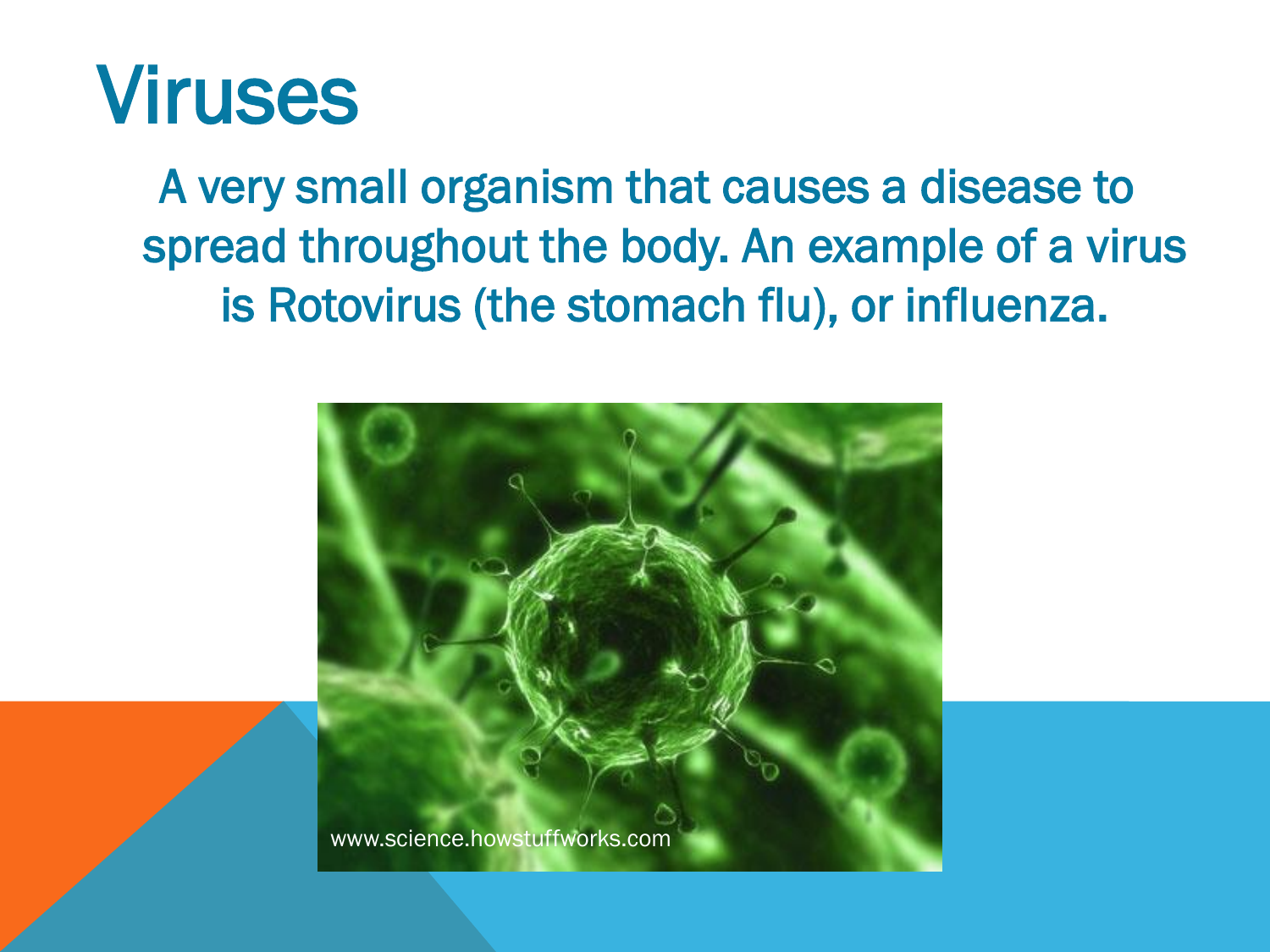## Gravity is one useful way to get clean water to people.

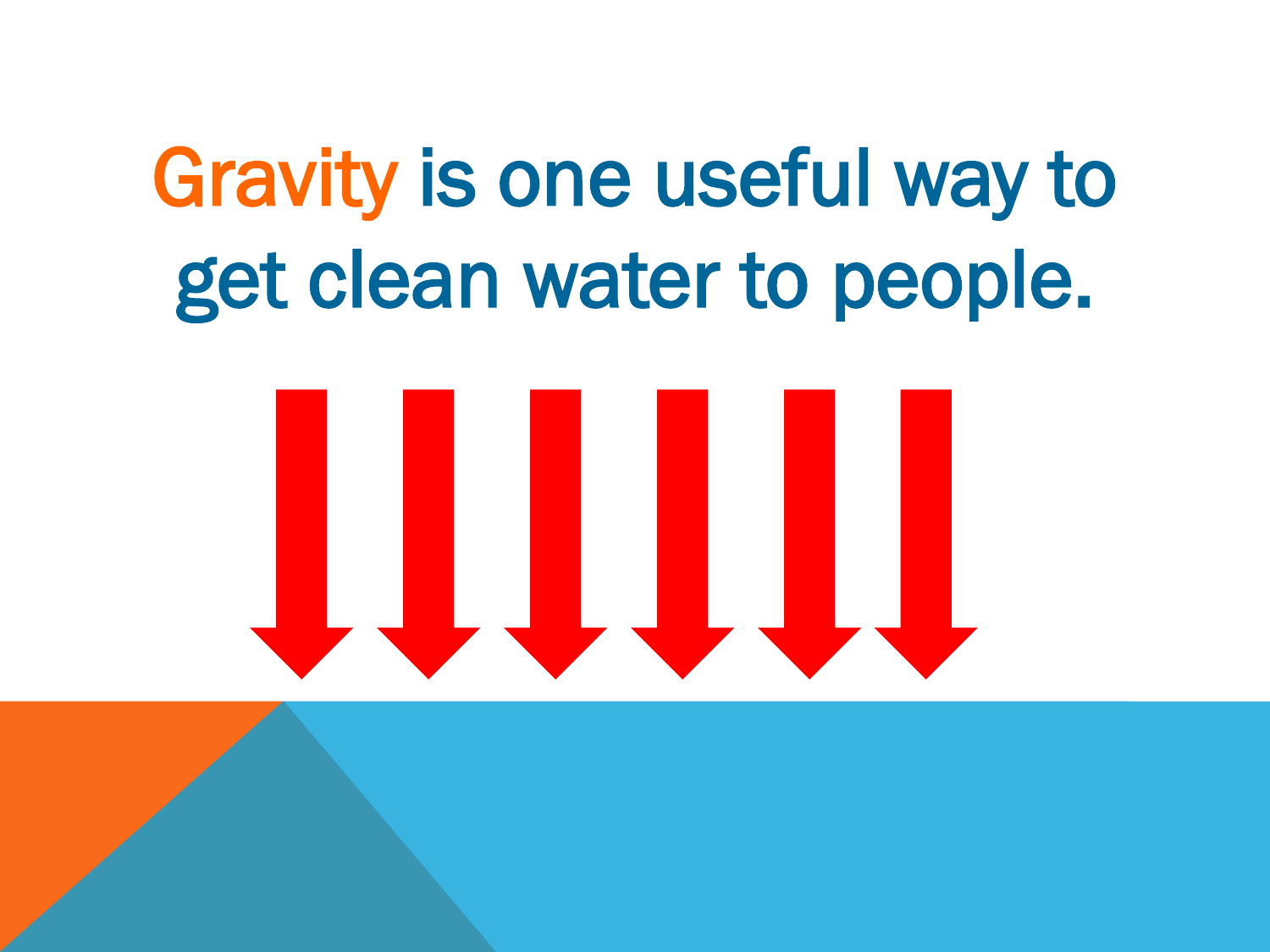## A gravity-fed water system is….

…one which distributes water by the power of gravity. No pumps. No added energy. Just energy that exists through the position of the water with respect to a lower point.

- Potential Energy energy by relative position.
- Kinetic Energy energy in motion.
- Zero energy by pumps or added energy.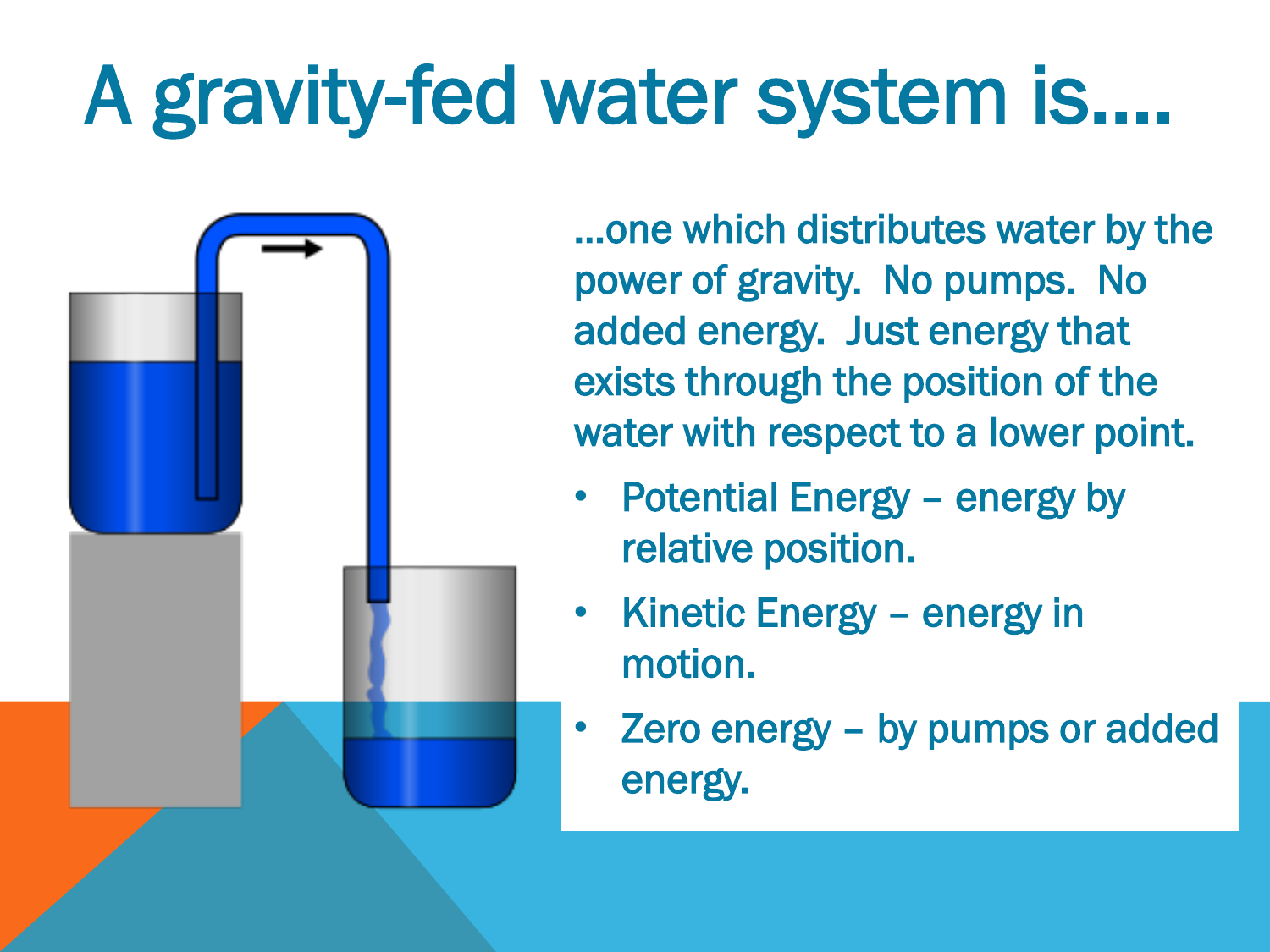In developing world situations, this could be bringing water from a high point in the mountains, to lower point where there is a village….for example, Pasmata, Peru.

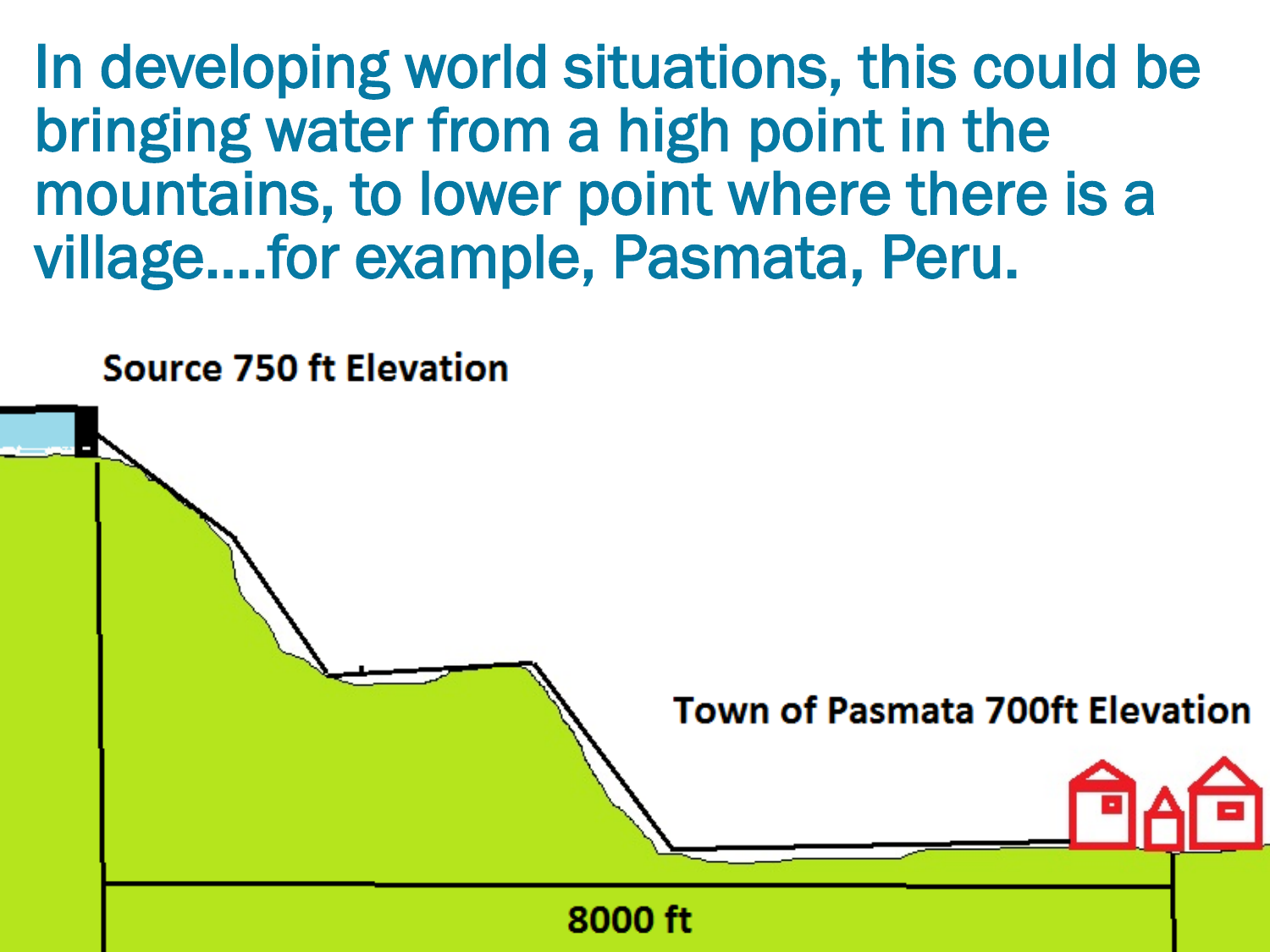#### Typical gravity fed systems have a series (one after another in a line), of treatment processes. These are….

- *Sedimentation:* Water from streams or ground water typically has sediments (dirt particles), that can either clog up pipes, or carry water borne illness. This is taken out through sedimentation: settling (removing) of particles by gravity.
- *Filtration:* Many times these sediments are too small to remove through sedimentation (settling of particles out of the water). So they need to be removed by a filter.
- *Chlorination:* Most filters cannot remove every type of "bug", and therefore need help by disinfection. The adding of as little as 2mg/l (ppm) of chlorine has shown to kill more than 99.99% of bacteria and viruses.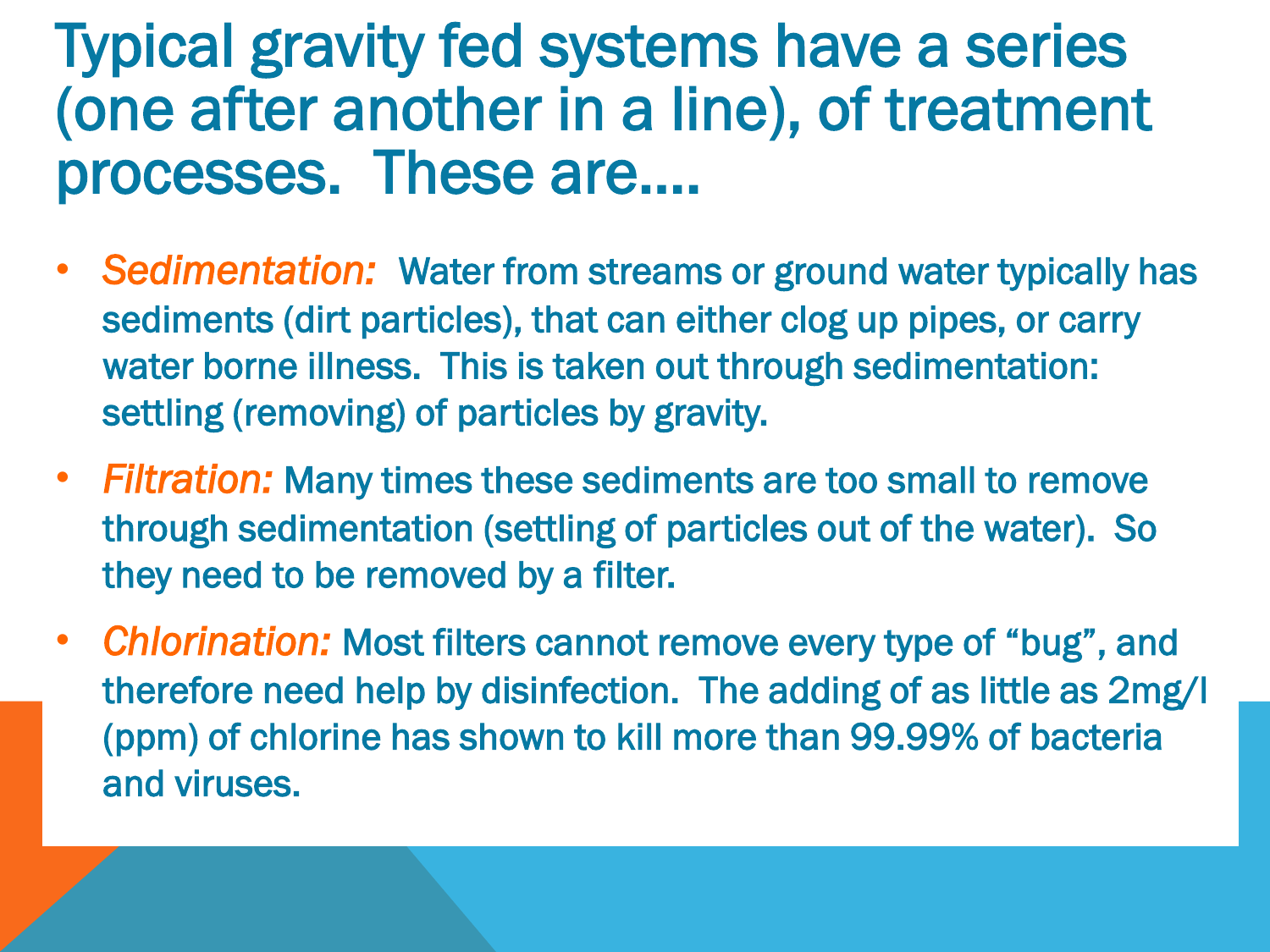### **Sedimentation**

- Removes through gravity pulling down the sediments,
- Pipe on bottom cleans out settled sediments, effectively removing them.
- Settling of large particles is faster than slow particles (bowling ball vs. a grain of sand).
- Time it takes to settle the particles must be considered. If tank is too small, sediments will not have time to settle out and will be pushed through the system.



**Elevation View of Sedimentation Tank**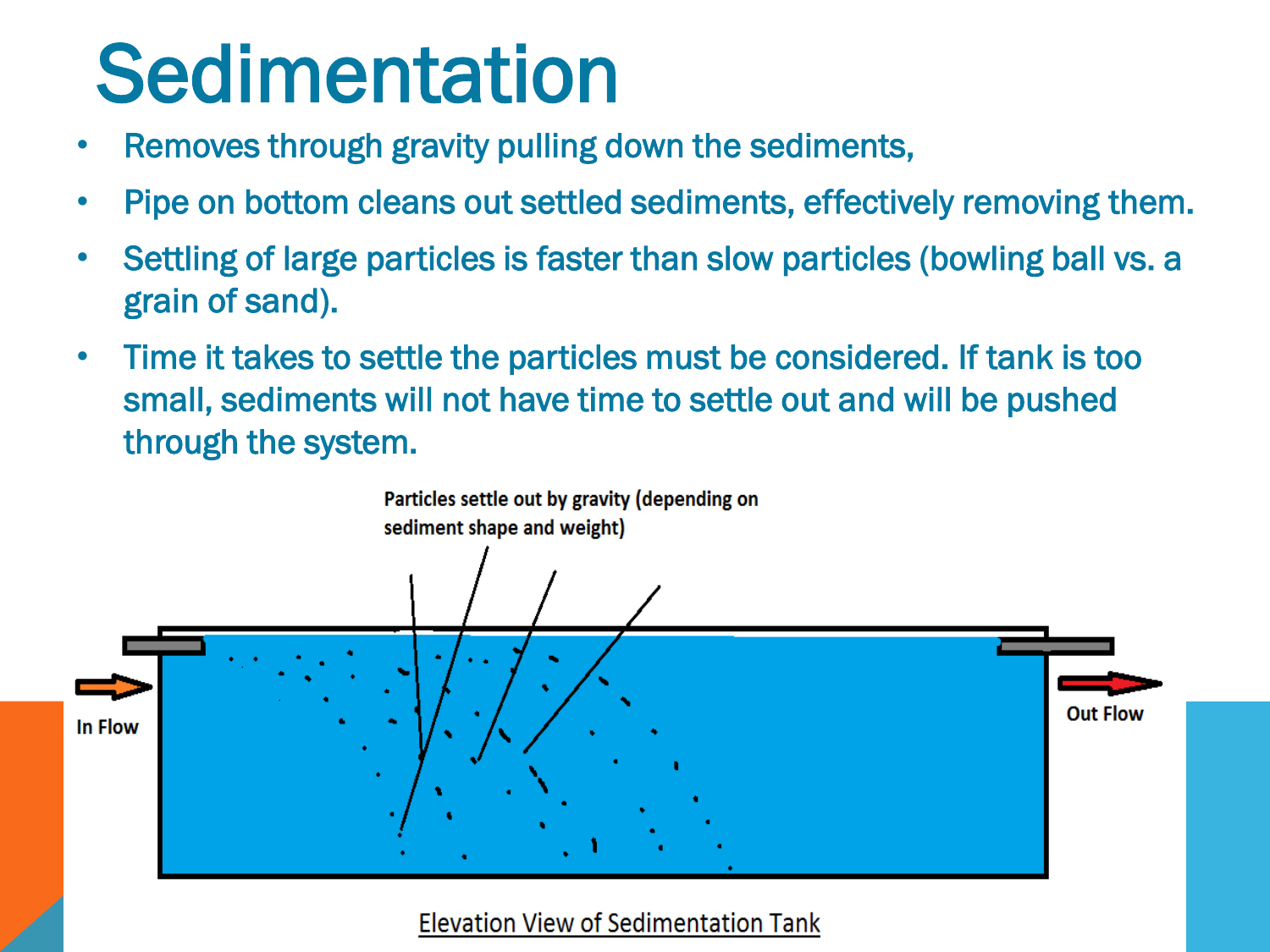## **Filtration**

- Removes by pore size: the holes of the filter too small to let stuff pass.
- Removes by adsorption: stuff sticks to filter material (sand, rock, carbon; e.g., Brita ® Filter ).
- Removes by absorption: stuff sticks to outside of filter material.

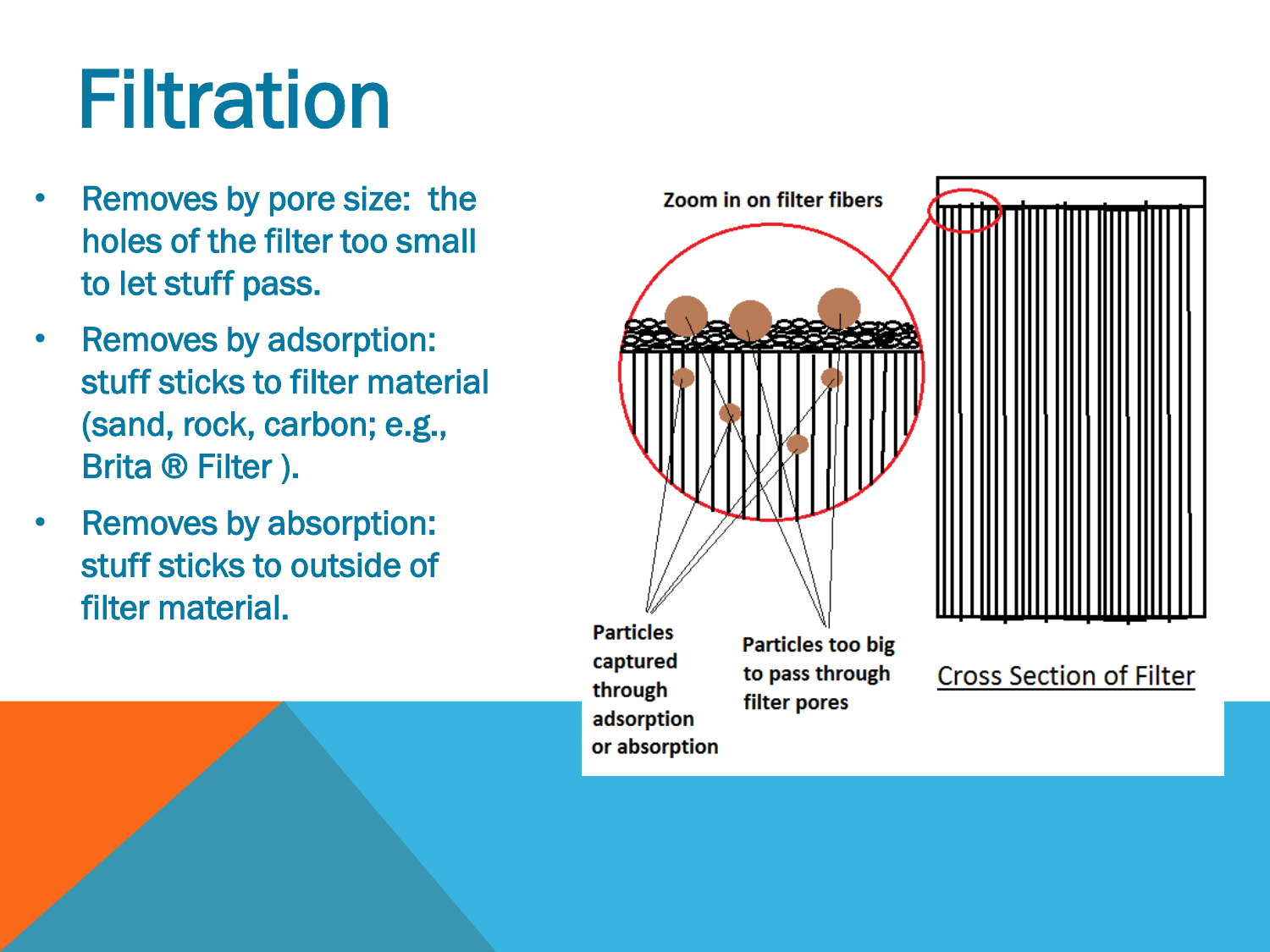## **Disinfection**

• Chlorine sends out free Cl radicals that go out and "eat" or "blow up" the organisms!

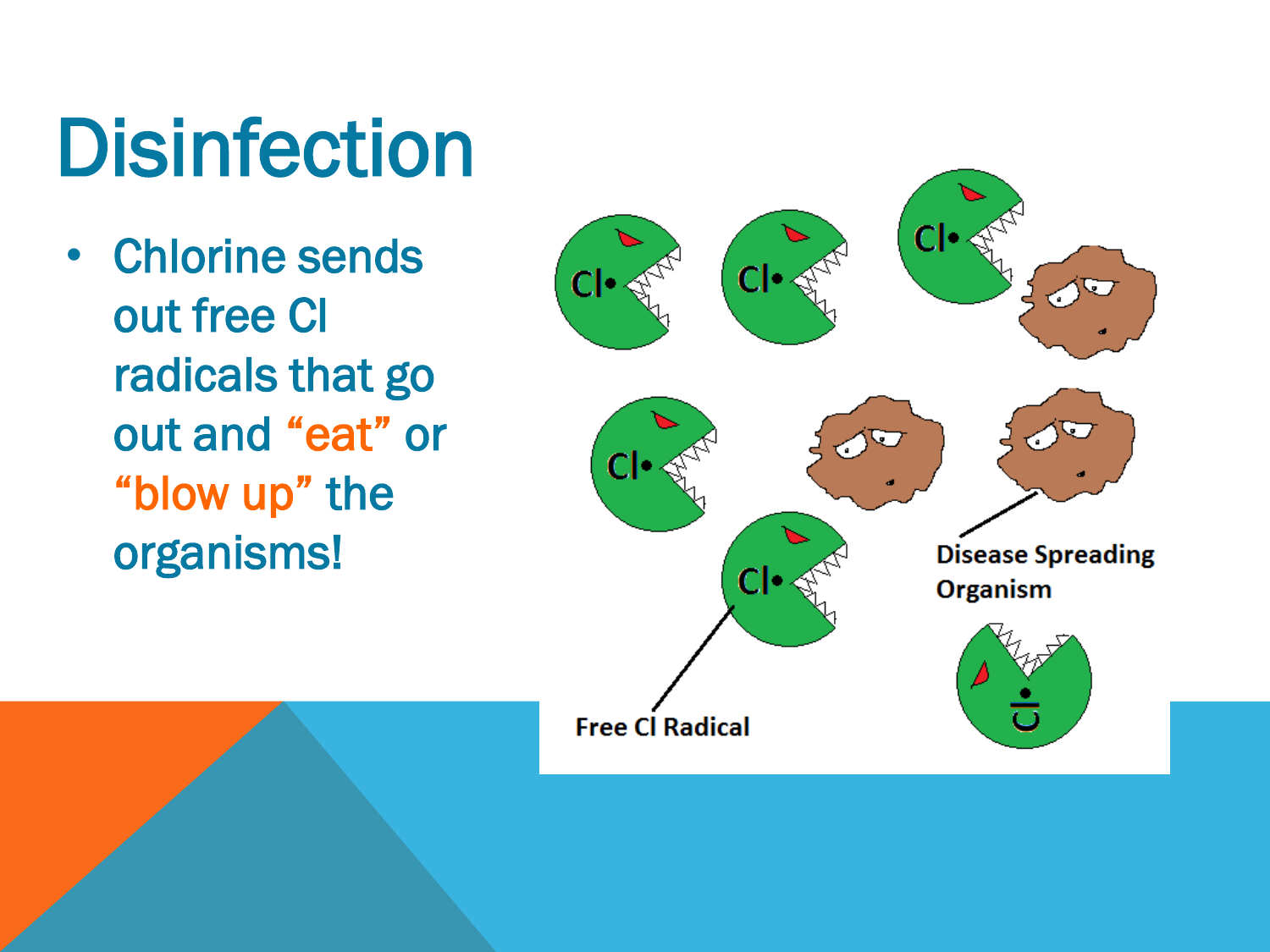### Gravity fed system with all its processes

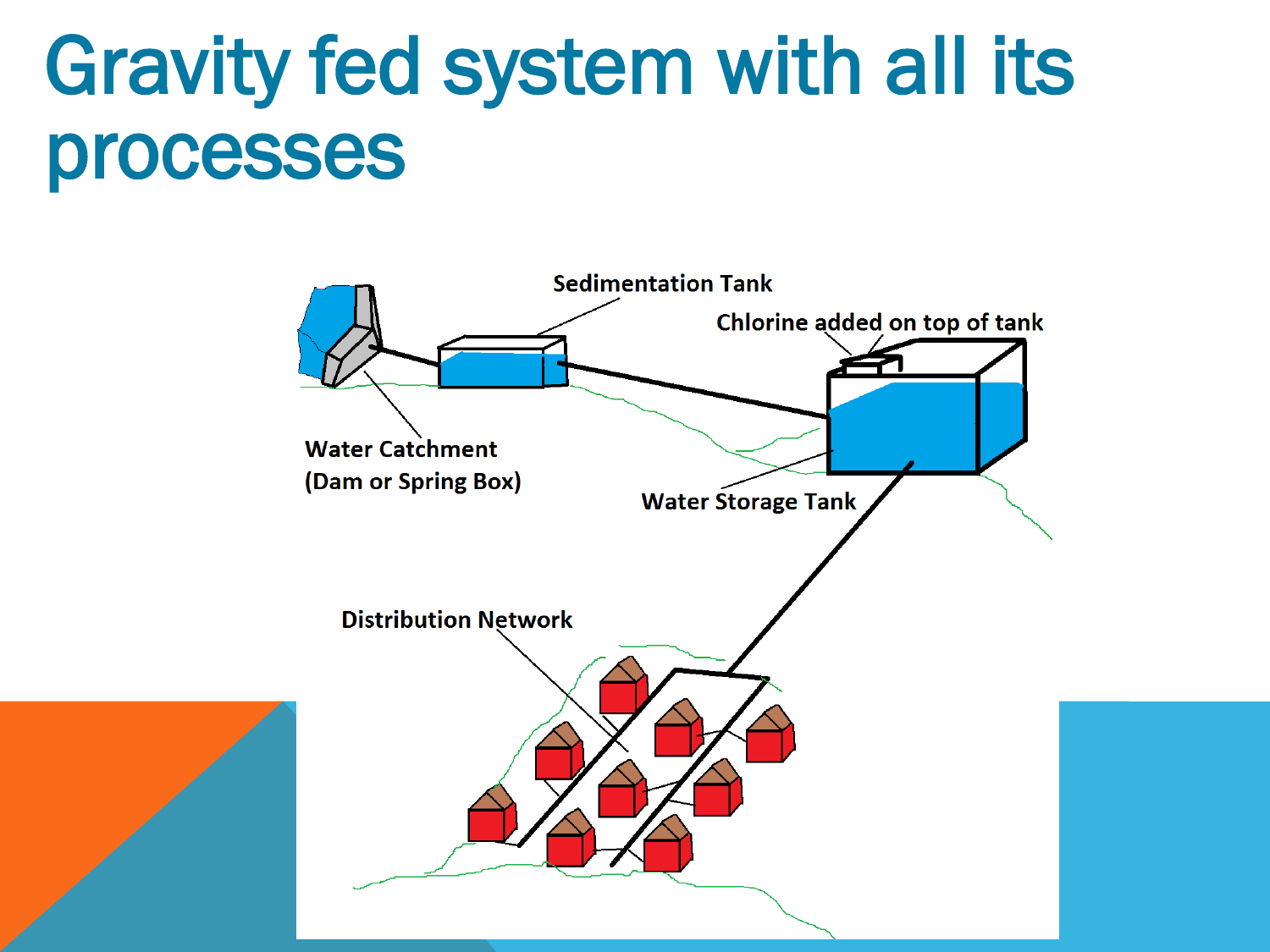# Hydraulic Design

#### Things we need:

- What is the water demand of the community? How much water does the system need to pipe now, and for 20yrs in the future?
- Topographical Information is there enough elevation change to pump water by gravity?
- Elevation of source, tank and town?
- Pipes, Valves, Fittings
- What type of pipes will be used (PVC, metal, concrete, etc.)?
- What size of pipes will be used?
- What will be the frictional loses in the pipes ?
- Major Loss: friction in the pipe
- Minor Loss: friction from components (valves, gauges, etc.)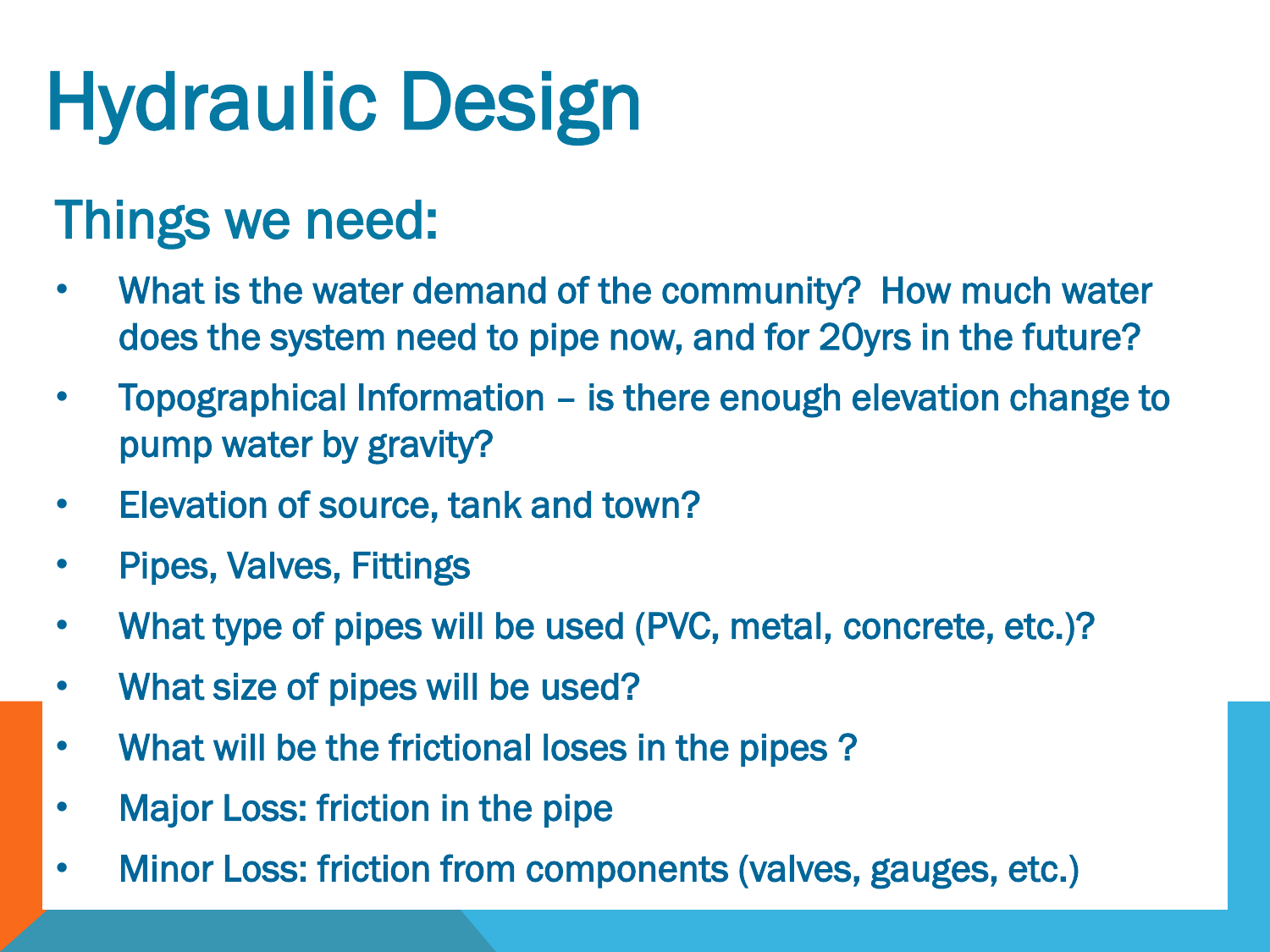### Frictional loss for pipes

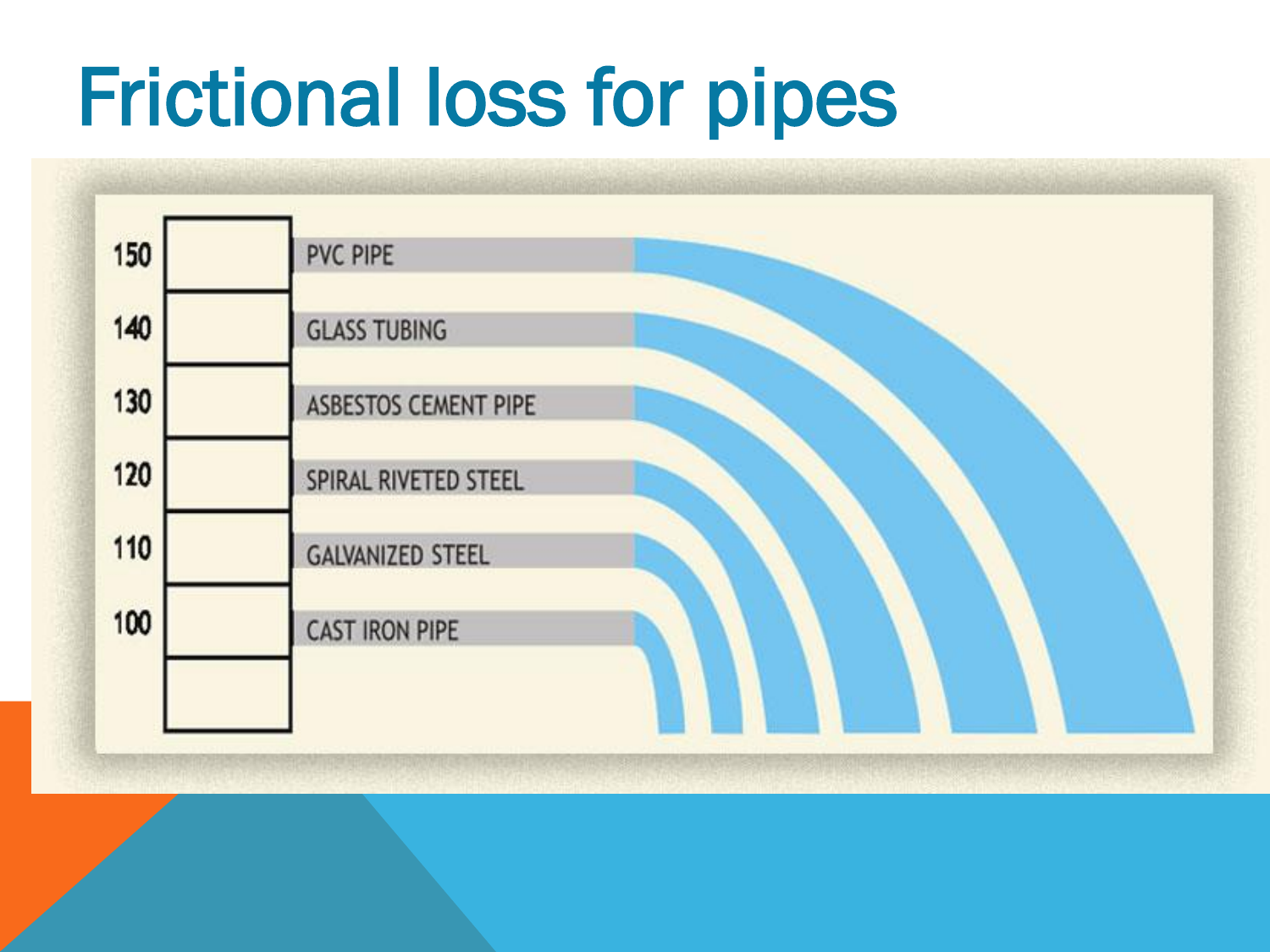## Sedimentation Tank Design

- Position of the pipes in tanks.
- Size of the tank (why is this important?).
- Size of sediments that are in the water (i.e., silt, sand), where small particles settle slower than large particles.
- How many sediments are in the water (turbidity)?
	- o Turbidity is measured in NTU's, where higher numbers mean higher cloudiness. Clean water would be NTU between 1 and 5, dirty water (chocolate milk) would be +500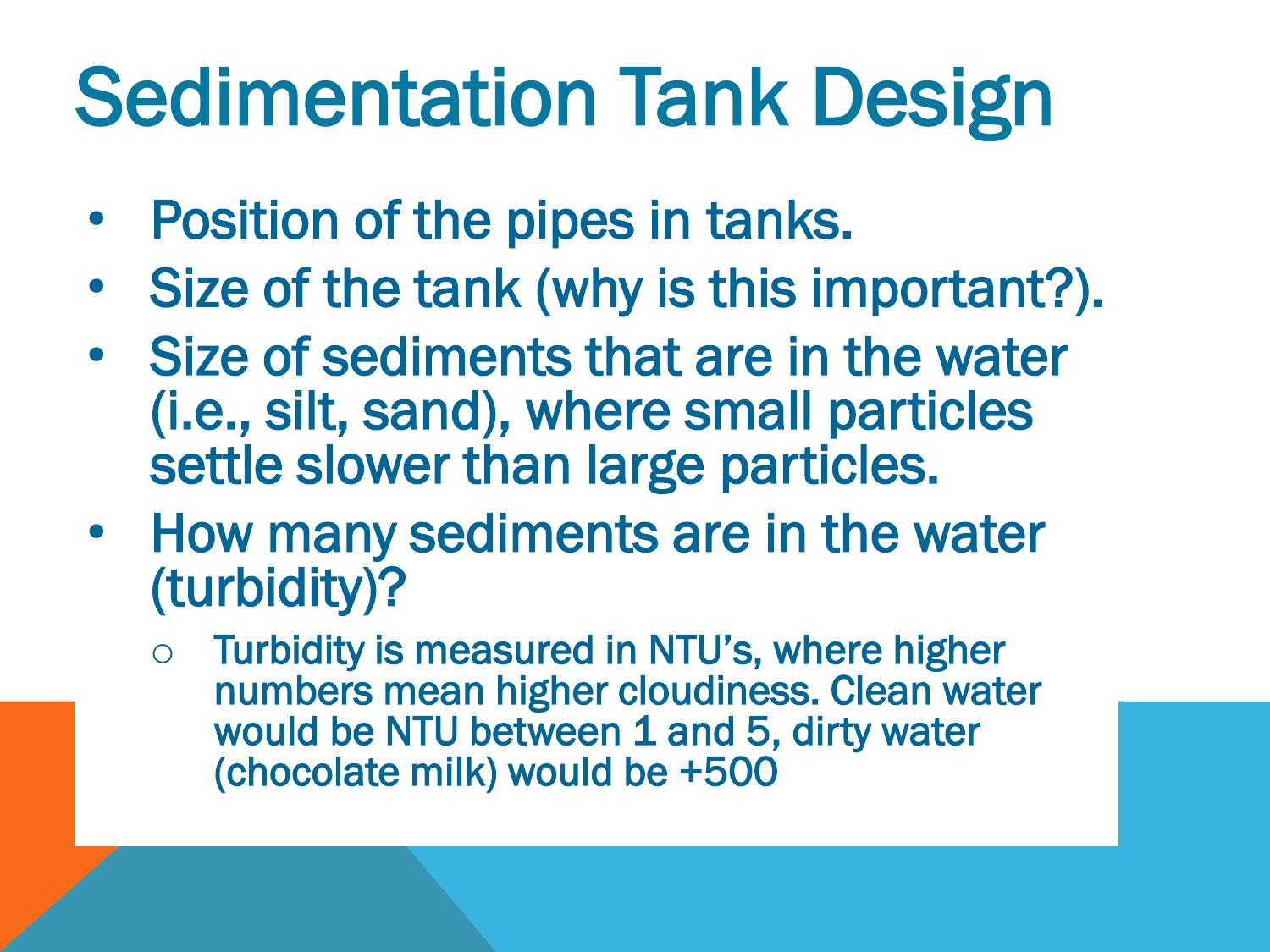### Today's Activity : Build a model gravity-fed water system with sedimentation